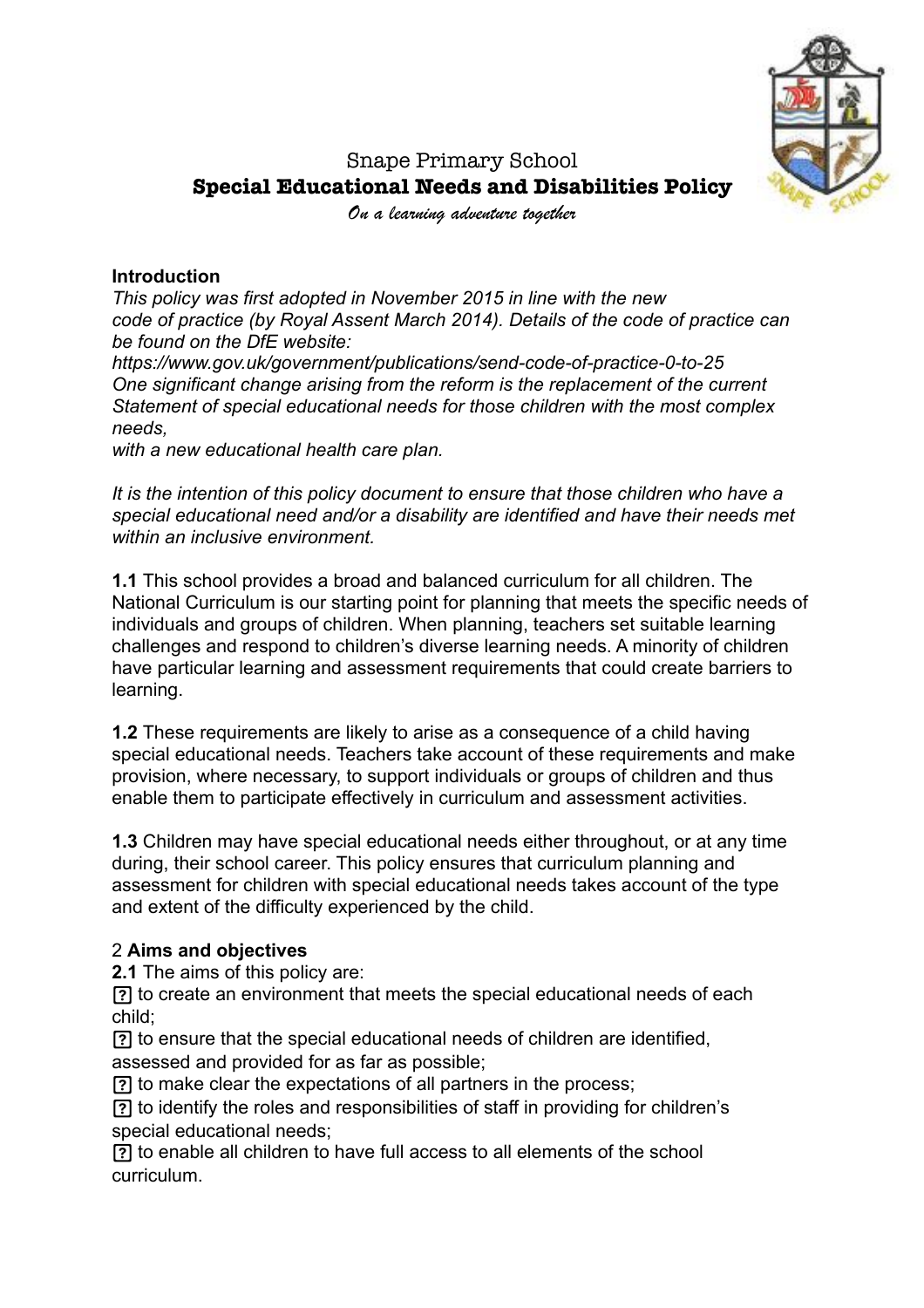

# 3 **Educational inclusion**

**3.1** Through appropriate curricular provision, we respect the fact that children:

have different educational and behavioural needs and aspirations;

require different strategies for learning;

acquire, assimilate and communicate information at different rates;

need a range of different teaching approaches and experiences.

# **3.2 Teachers respond to children's needs by**:

Providing quality first teaching to all pupils;

 providing support for children who need help with communication and language;

 planning to develop children's understanding through the use of all available senses and experiences;

 planning for children's full participation in learning, and in physical and practical activities;

 helping children to manage their behaviour and to take part in learning effectively and safely;

 helping individuals to manage their emotions, particularly trauma or stress, and to take part in learning.

## 4 **Special educational needs**

**4.1** Children with special educational needs have learning difficulties that call for special provision to be made. All children may have special needs at some time in their lives.

**4.2** In our school the Special Educational Needs Co-ordinator (SENCO) is *Mrs.Tracy Clinton*. She holds the Master's-level National Award for Special Educational Needs Co-ordination

As our Senco she:

manages the day-to-day operation of the policy;

co-ordinates the provision for and manages the responses to children's

special needs and has provision maps in place;

supports and advises colleagues;

maintains the school's SEN register;

 contributes to and manages the records of all children with special educational needs;

 manages the school-based assessment and completes the documentation required by outside agencies and the LEA;

acts as the link with parents;

 maintains resources and a range of teaching materials to enable appropriate provision to be made;

acts as link with external agencies and other support agencies;

 monitors and evaluates the special educational needs provision and reports to the Headteacher and governing body;

 manages a range of resources, human and material, linked to children with special educational needs.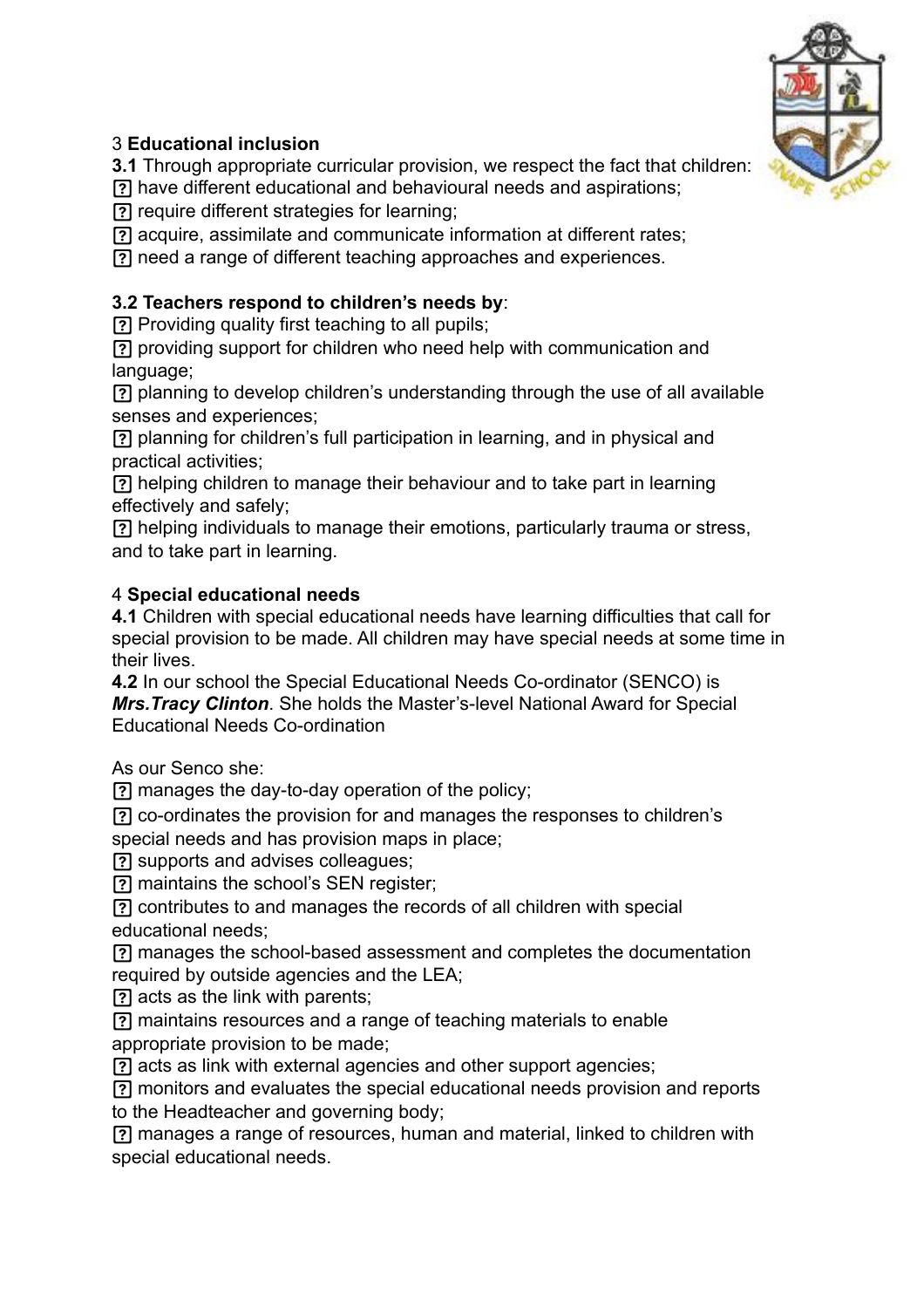

# 5 **The role of the governing body**

**5.1** The governing body does its best to secure the necessary provision for any pupil identified as having special educational needs. The governors ensure that all teachers are aware of the importance of providing for these children.

## Our SEND Governor is *Mrs. Linda Steward.*

**5.2** The governing body has decided that children with special educational needs will be admitted to the school in line with the county's agreed admissions policy.

## 6 Allocation of resources

**6.1** The SENCO is responsible for the operational management of the specified and agreed resources for special needs provision within the school, including the provision for children with statements of special educational needs.

**6.2** The headteacher informs the governing body of how the funding allocated to support special educational needs has been employed.

# 7 **Assessment**

**7.1** Early identification is vital. The class teacher informs the parents at the earliest opportunity to alert them to concerns and enlist their active help and participation. **7.2** The class teacher and the SENCO assess and monitor the children's progress in line with existing school practices.

**7.3** The SENCO works closely with parents and teachers to plan an appropriate programme of intervention and support.

**7.4** The assessment of children reflects as far as possible their participation in the whole curriculum of the school. The class teacher and the SENCO can break down the assessment into smaller steps in order to aid progress and provide detailed and accurate indicators.

**7.5** The school uses responds to children's special educational needs as follows: The class or subject teacher identifies and consults with the SENCO;

(These children may need interventions which are identified on a Provision Map)

 The teacher and the SENCO are supported by outside agency involvement; The class teacher fills in a referral form for the SENCo which is then used at

a planning meeting with advisory teachers to determine the next step.

(These children require a specific interventions will be put in place.)

 Educational Health Care Plan, EHCP - The Local Authority (LA) issues a formal statement of needs. (These children have a shared plan of support that is reviewed regularly. Planned meeting will be held with parents, children and other agencies including schools to determine next steps )